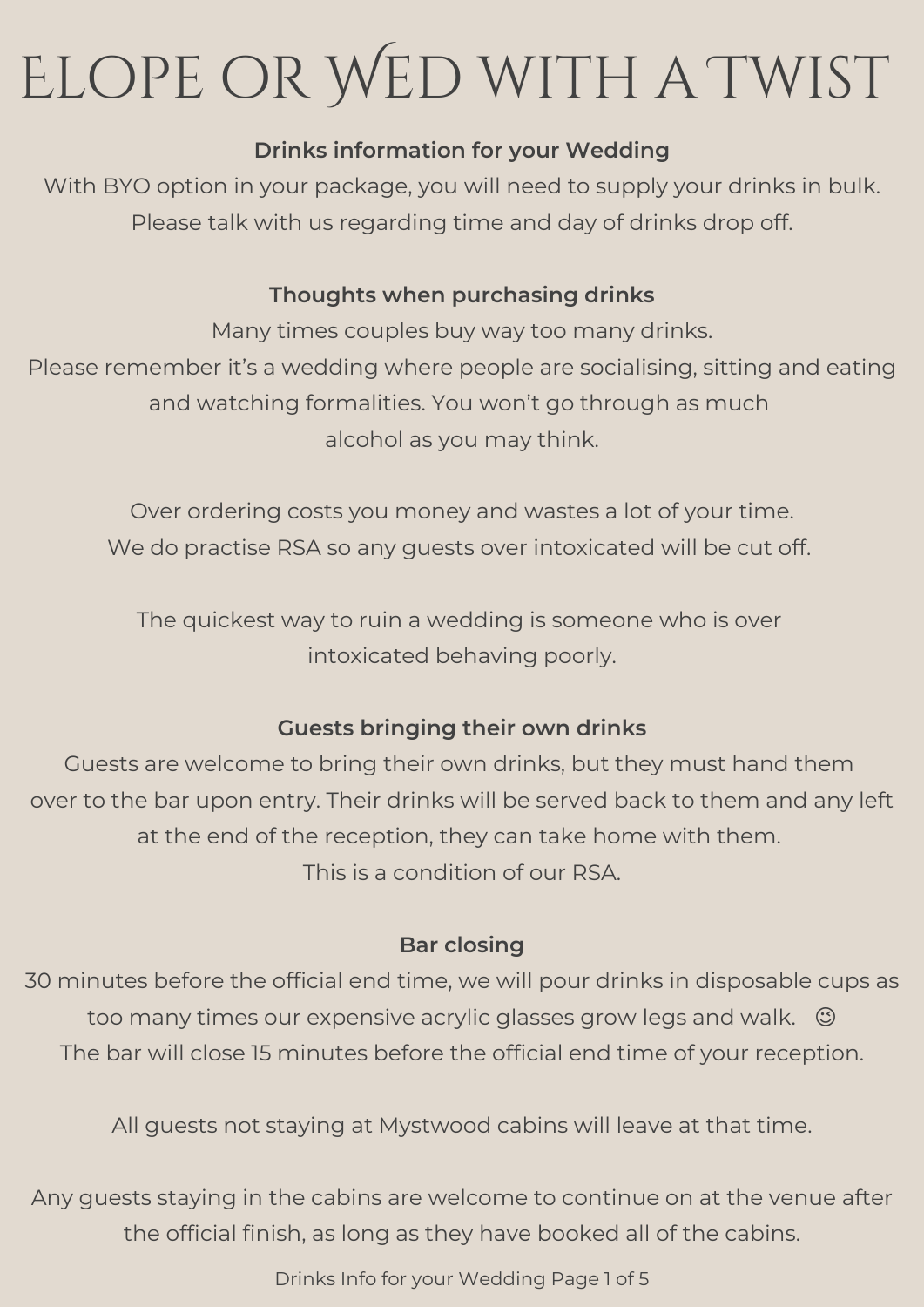## **To assist with your drinks purchasing:**

You may open the bar as guests arrive before the ceremony if you wish. We do think it's a good idea to wait until after the ceremony to serve alcohol. Guests can become over intoxicated easily when starting to drink early in the day. This however is your decision.

## **Spirits**

You may supply spirits in pre mix cans or bottles or you may supply bottles of spirits to put behind the bar.

We do always recommend not serving spirits until after the meal, but if you wish to serve them sooner, please talk to us. It is always easier and quicker to serve guests pre mixed bottles or cans of spirits rather than supplying bottles of straight spirits.

## **Shots**

By law we are not able to serve shots, it breaches our RSA guidelines. However, if you would like to do one shot with guests as a celebratory gesture, we are happy to accommodate that.

## **Cocktails**

If you wish to serve cocktails, please supply one or two in pre mixed type cocktails that we can place in large dispensers for easy and quick service. We don't serve cocktails usually until after the meal, but if you wish to serve them sooner, please talk to us.

If you wish to supply cocktails that need to be individually created, you will need to pay for a second bar person for this service.

Talk to us if you are interested in this.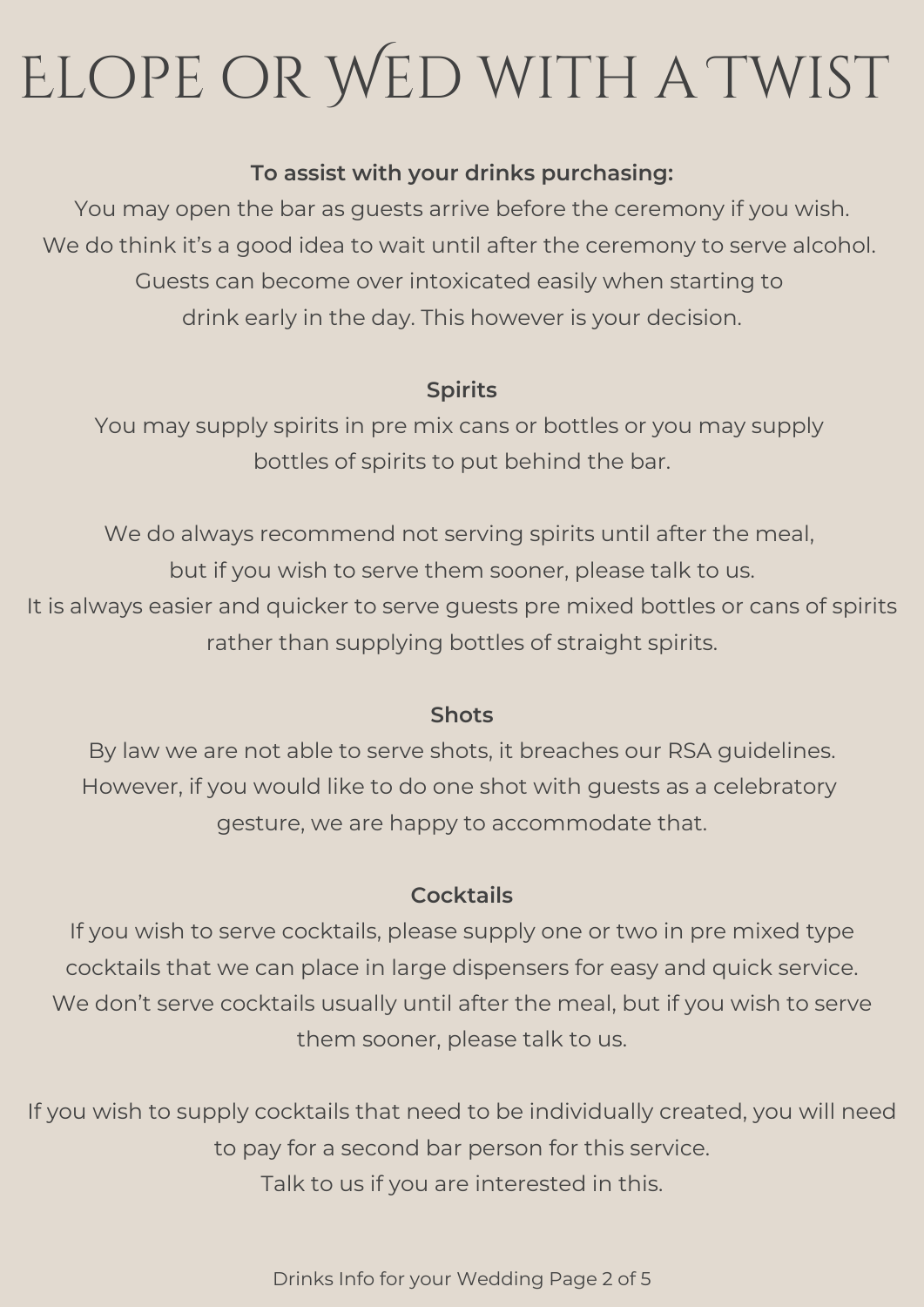### **How much to purchase:**

For example if you have 50 guests, you could guess that half are men. Amounts below are based on 50 guests

#### **Beers**

Thats 25 men to cater beer for. Allow 8 beers each = 200 As there is 24 beers in a case that would be 8 cases. It would be a good idea to have 2 more cases as a backup. Always supply 1 case of light beer. If you supply a beer like corona, please supply some lemons and limes. 6 of each should be enough.

### **Wines**

As a guide for around 25 women Champagne or brut cuvée 12 bottles (Good quality budget option is chancellor & co brut cuvee from BWS \$5 per bottle)

It is very rare that people have champagne for speeches for all their guests. Most guests don't like champagne and prefer to toast with their preferred drink.

If you wish to do a champagne toast, please be aware there will be a lot of wastage of champagne, please let us know.

You will need to supply 12 extra bottles for all guests to have a glass for champagne toast.

Drinks Info for your Wedding Page 3 of 5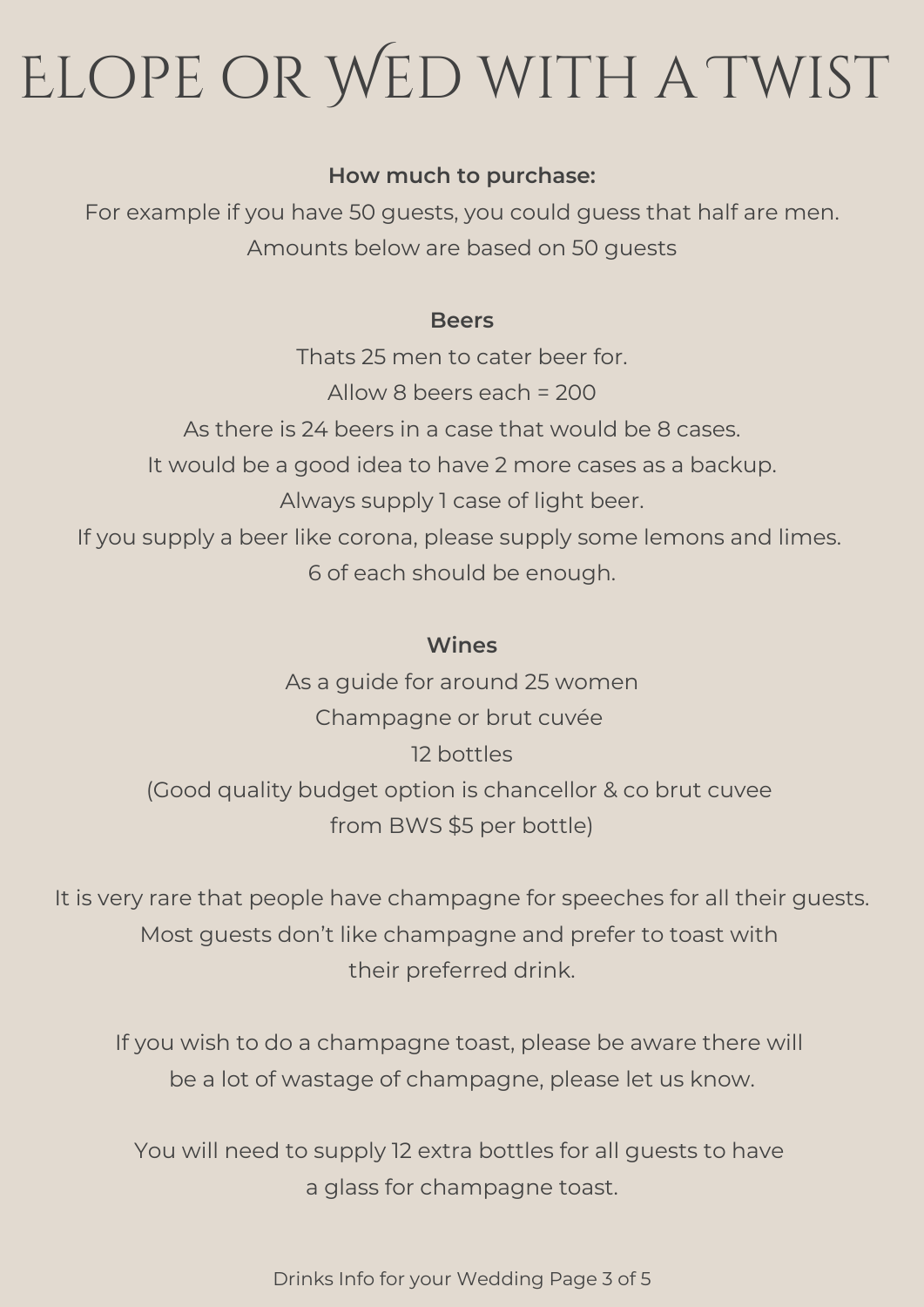#### **White wine - sweet**

A sweet white wine like a Semillon Sav is a good idea, it's never as popular as a dry white however. 6 bottles (Good quality budget option is hardys Semillon sav from BWS \$10 per 1 litre bottle)

## **White wine - dry**

A dry white wine like a Sav Blanc is a good idea, however you could have other whites also such as verdhelo/chardonnay if you wish 8-10 bottles (Good quality budget option is hardys Sav Blanc from BWS \$10 per 1 litre bottle)

## **Red wine**

Supply red wine such as merlot, shiraz, cab sav or similar. Reds are never that popular but it's still important to have a few. 4-6 bottles (Good quality budget option is hardys Cab Sav from BWS \$10 per 1 litre bottle)

## **Pink bubbly moscato**

Pink bubbly moscato is always the most popular drink with women 12-18 bottles (Good quality budget option is Chancellor & Co pink bubbly moscato from BWS \$5 per bottle)

## **White bubbly moscato**

White bubbly moscato is not as popular as pink

6-12 bottles (Good quality budget option is Chancellor & Co white bubbly moscato from BWS \$5 per bottle)

Drinks Info for your Wedding Page 4 of 5